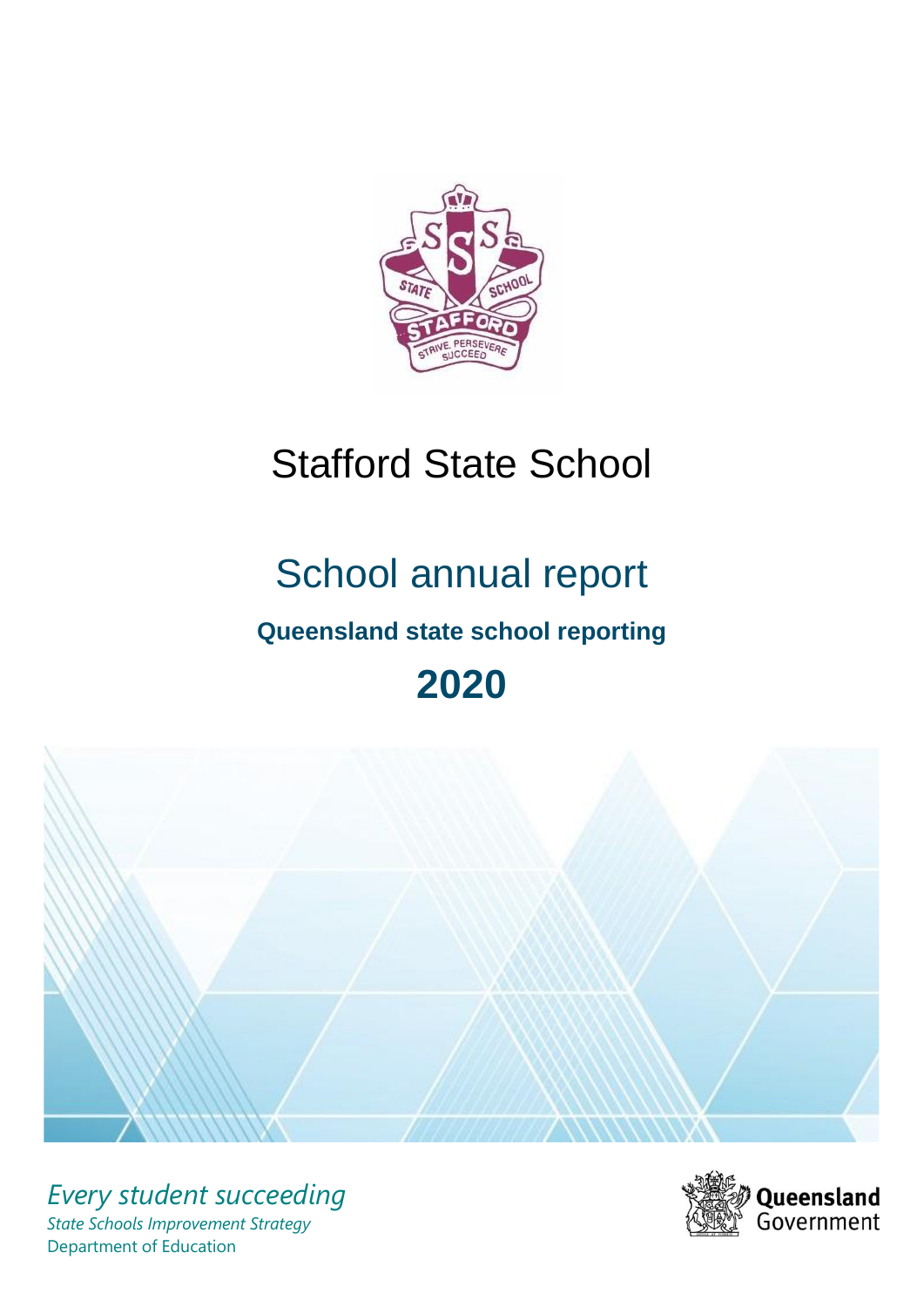**OFFICIAL – Public** Published as information source only. Public information used to create this report may not appear in this format in the public domain Please refer to disclaimer information.

#### **Contact details**

| <b>Postal Address</b> | 314 Stafford Road Stafford 4053 |
|-----------------------|---------------------------------|
| <b>Phone</b>          | $(07)$ 3552 6333                |
| Fax                   | $(07)$ 3552 6300                |
| Email                 | principal@staffordss.eq.edu.au  |
| Website               | https://staffordss.eq.edu.au    |

#### **Disclaimer**

The materials presented in this report are distributed by the Department of Education (the department) as an information source only. The information and data in this report is subject to change without notice.

The department makes no statements, representations, or warranties about the accuracy or completeness of, and you should not rely on, any information contained in this report.

The department disclaim all responsibility and all liability (including without limitation, liability in negligence) for all expenses, losses, damages and costs you might incur as a<br>result of the information in this report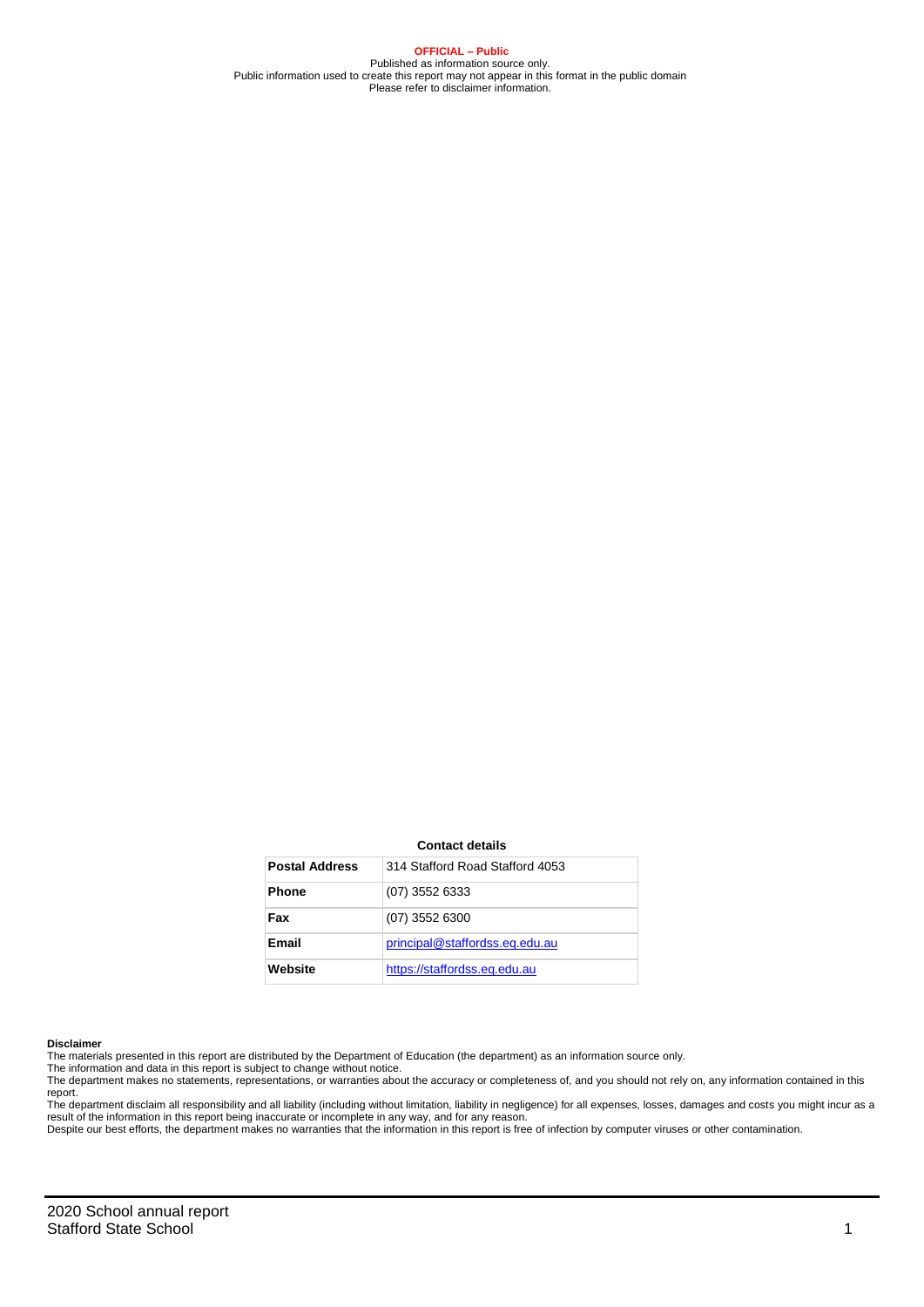| School context                     |                                                                                                                                                                                         |
|------------------------------------|-----------------------------------------------------------------------------------------------------------------------------------------------------------------------------------------|
| <b>Coeducational or single sex</b> | Coeducational                                                                                                                                                                           |
| <b>Independent Public School</b>   | Yes                                                                                                                                                                                     |
| Year levels offered in 2020        | Prep Year – Year 6                                                                                                                                                                      |
| <b>Webpages</b>                    | Additional information about Queensland state schools is located on the:<br>My School website<br>Queensland Government data website<br>Queensland Government schools directory website. |

## **Characteristics of the student body**

### **Student enrolments**

#### **Table 1: Student enrolments by year level**

|                   |      | February |      |      | <b>August</b> |      |
|-------------------|------|----------|------|------|---------------|------|
| Year Level        | 2018 | 2019     | 2020 | 2018 | 2019          | 2020 |
| <b>Prep Year</b>  | 40   | 47       | 42   | 41   | 52            | 41   |
| Year 1            | 39   | 43       | 49   | 41   | 41            | 48   |
| Year 2            | 32   | 43       | 38   | 35   | 42            | 38   |
| Year 3            | 45   | 34       | 40   | 43   | 38            | 42   |
| Year 4            | 30   | 46       | 36   | 28   | 49            | 40   |
| Year 5            | 36   | 28       | 47   | 36   | 29            | 48   |
| Year <sub>6</sub> | 40   | 36       | 28   | 40   | 37            | 29   |
| <b>Total</b>      | 262  | 277      | 280  | 264  | 288           | 286  |

Notes

1. Student counts include headcount of all full- and part-time students at the school.

### **Average class sizes**

#### **Table 2: Average class size information for each phase of schooling**

| <b>Year Levels</b> | 2018 | 2019 | 2020 |
|--------------------|------|------|------|
| Prep – Year 3      | 20.  | 23   |      |
| Year 4 – Year 6    | 20.  | 26.  | 25   |

Notes

1. Classes are measured against the target of 25 students per teacher in Prep to Year 3 and Years 11 to 12, and target of 28 students per teacher in Years 4 to 10. Where composite classes exist across cohorts (e.g. Year 3/4) the class size targets would be the lower cohort target.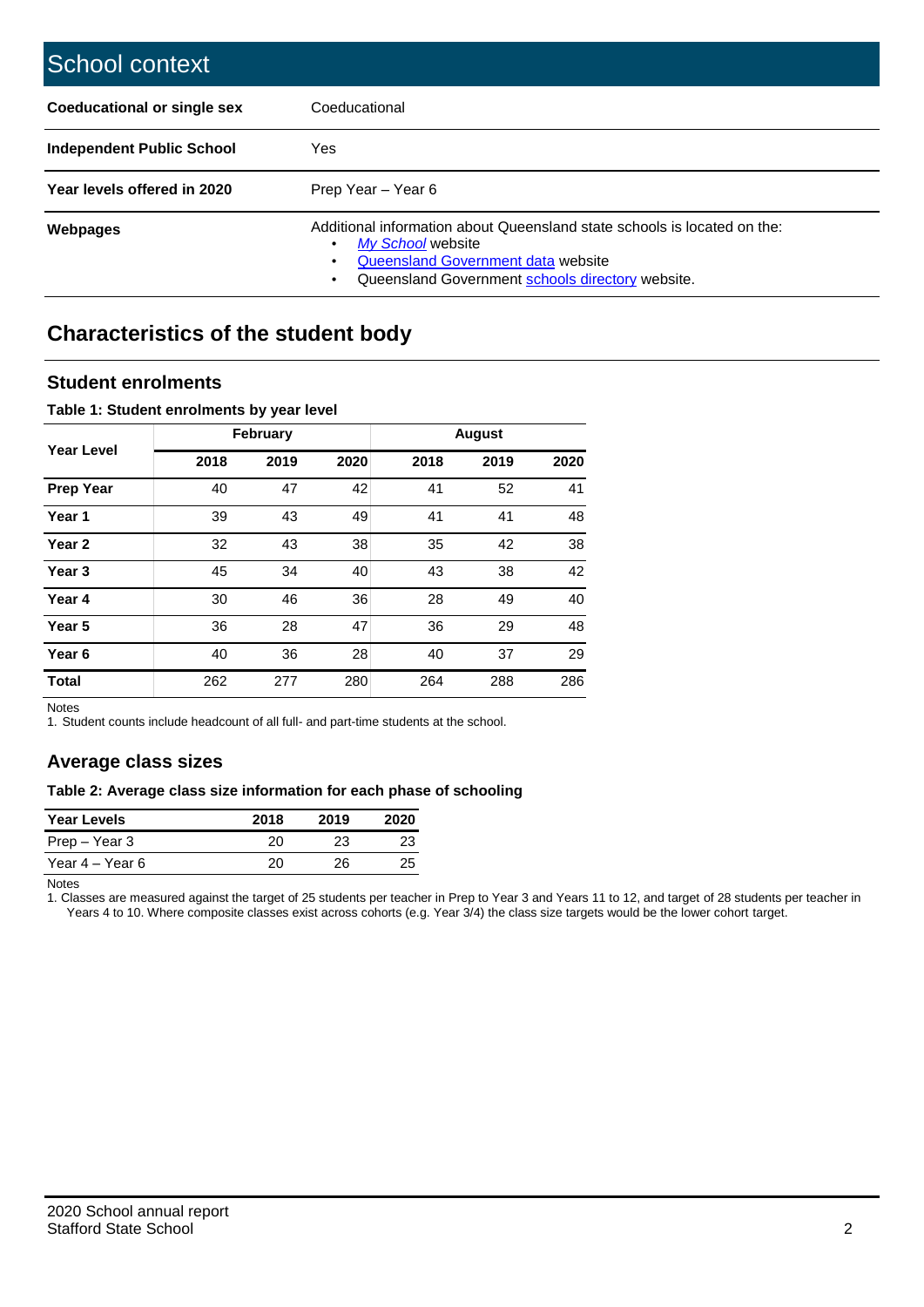## **Parent, student and staff satisfaction**

Tables 3–5 show selected items from the Parent/Caregiver, Student and Staff School Opinion Surveys. In response to the COVID-19 pandemic, the annual school opinion surveys of students, teachers and staff were not administered in 2020.

For state level information go to the *[School Opinion Survey](https://qed.qld.gov.au/publications/reports/statistics/schooling/schools/schoolopinionsurvey)* [webpage.](https://qed.qld.gov.au/publications/reports/statistics/schooling/schools/schoolopinionsurvey)

#### **Table 3: Parent/Caregiver Survey**

| Percentage of parents/caregivers who agree <sup>1</sup> that:                                               | 2018   | 2019   | 2020 |
|-------------------------------------------------------------------------------------------------------------|--------|--------|------|
| My child is getting a good education at this school.                                                        | 93.8%  | 96.2%  |      |
| This is a good school.                                                                                      | 87.5%  | 92.3%  |      |
| My child likes being at this school. <sup>2</sup>                                                           | 100.0% | 100.0% |      |
| My child feels safe at this school. <sup>2</sup>                                                            | 93.8%  | 88.0%  |      |
| My child's learning needs are being met at this school. <sup>2</sup>                                        | 87.5%  | 100.0% |      |
| My child is making good progress at this school. <sup>2</sup>                                               | 87.5%  | 100.0% |      |
| Teachers at this school expect my child to do his or her best. <sup>2</sup>                                 | 100.0% | 100.0% |      |
| Teachers at this school provide my child with useful feedback about his or her school<br>work. <sup>2</sup> | 81.3%  | 88.5%  |      |
| Teachers at this school motivate my child to learn. <sup>2</sup>                                            | 87.5%  | 96.2%  |      |
| Teachers at this school treat students fairly. <sup>2</sup>                                                 | 75.0%  | 88.5%  |      |
| I can talk to my child's teachers about my concerns. <sup>2</sup>                                           | 93.8%  | 100.0% |      |
| This school works with me to support my child's learning. <sup>2</sup>                                      | 80.0%  | 92.0%  |      |
| This school takes parents' opinions seriously. <sup>2</sup>                                                 | 60.0%  | 79.2%  |      |
| Student behaviour is well managed at this school. <sup>2</sup>                                              | 86.7%  | 75.0%  |      |
| This school looks for ways to improve. <sup>2</sup>                                                         | 86.7%  | 84.6%  |      |
| This school is well maintained. <sup>2</sup>                                                                | 100.0% | 88.5%  |      |

Notes

1. *Agree* represents the percentage of respondents who Somewhat Agree, Agree or Strongly Agree with the statement.

2. Nationally agreed parents/caregiver items.

3. DW = Data withheld to ensure confidentiality.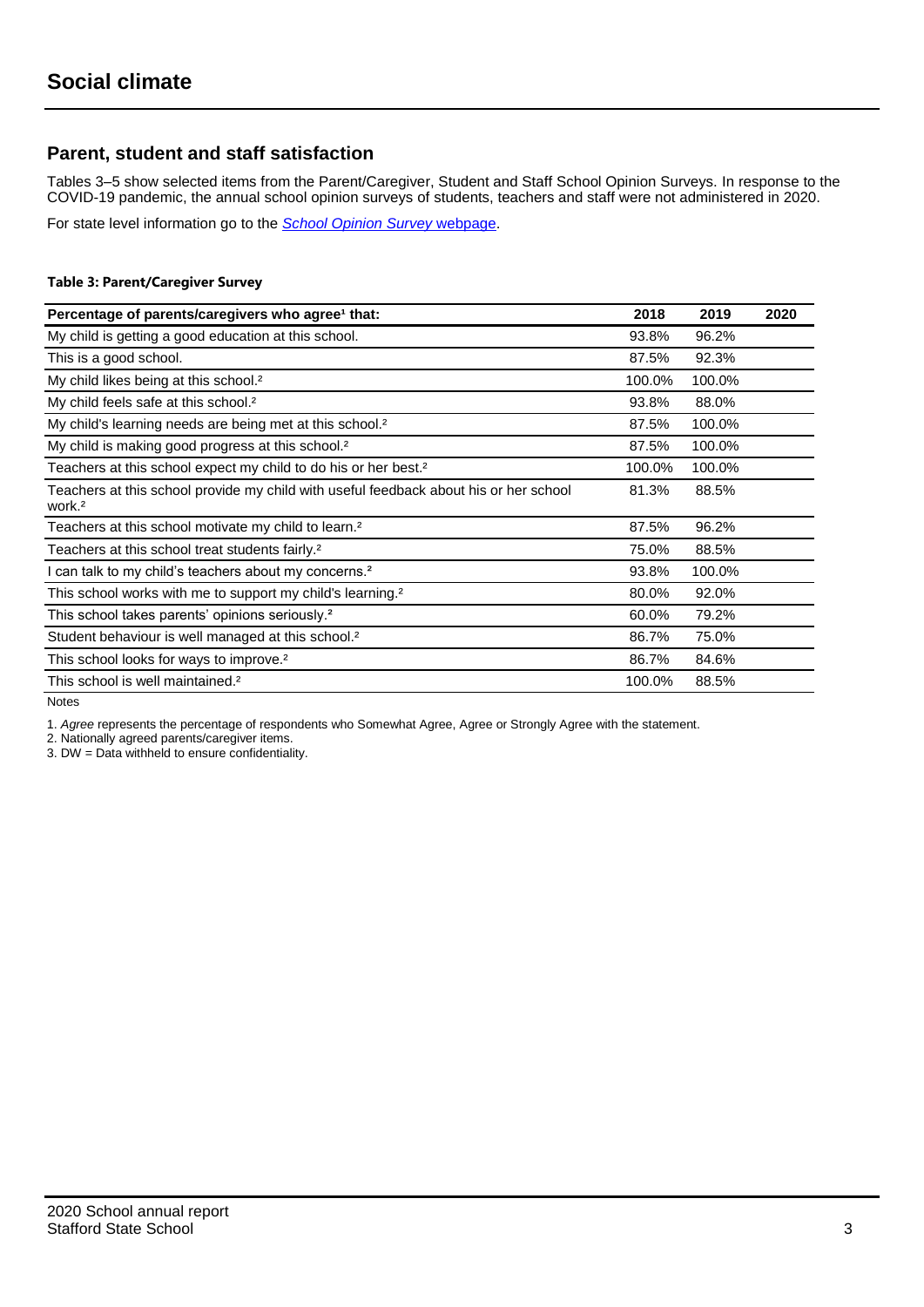#### **Table 4: Student Survey**

| Percentage of students who agree <sup>1</sup> that:                            | 2018   | 2019   | 2020 |
|--------------------------------------------------------------------------------|--------|--------|------|
| am getting a good education at my school.                                      | 100.0% | 100.0% |      |
| I like being at my school. <sup>2</sup>                                        | 100.0% | 100.0% |      |
| I feel safe at my school. <sup>2</sup>                                         | 100.0% | 98.4%  |      |
| My teachers motivate me to learn. <sup>2</sup>                                 | 98.6%  | 100.0% |      |
| My teachers expect me to do my best. <sup>2</sup>                              | 100.0% | 98.4%  |      |
| My teachers provide me with useful feedback about my school work. <sup>2</sup> | 100.0% | 100.0% |      |
| Teachers at my school treat students fairly. <sup>2</sup>                      | 100.0% | 100.0% |      |
| can talk to my teachers about my concerns. <sup>2</sup>                        | 100.0% | 100.0% |      |
| My school takes students' opinions seriously. <sup>2</sup>                     | 100.0% | 100.0% |      |
| Student behaviour is well managed at my school. <sup>2</sup>                   | 100.0% | 100.0% |      |
| My school looks for ways to improve. <sup>2</sup>                              | 98.6%  | 100.0% |      |
| My school is well maintained. <sup>2</sup>                                     | 100.0% | 98.4%  |      |
| My school gives me opportunities to do interesting things. <sup>2</sup>        | 100.0% | 100.0% |      |

Notes

1. *Agree* represents the percentage of respondents who Somewhat Agree, Agree or Strongly Agree with the statement.

2. Nationally agreed student items.

3. DW = Data withheld to ensure confidentiality.

#### **Table 5: Staff Survey**

| Percentage of staff who agree <sup>1</sup> that:                                                            | 2018   | 2019   | 2020 |
|-------------------------------------------------------------------------------------------------------------|--------|--------|------|
| I enjoy working at this school.                                                                             | 100.0% | 100.0% |      |
| I feel this school is a safe place in which to work.                                                        | 100.0% | 92.6%  |      |
| I receive useful feedback about my work at this school.                                                     | 93.1%  | 88.9%  |      |
| I feel confident embedding Aboriginal and Torres Strait Islander perspectives across the<br>learning areas. | 83.3%  | 88.2%  |      |
| Students are treated fairly at this school.                                                                 | 89.7%  | 81.5%  |      |
| Student behaviour is well managed at this school.                                                           | 89.7%  | 70.4%  |      |
| Staff are well supported at this school.                                                                    | 93.1%  | 85.2%  |      |
| This school takes staff opinions seriously.                                                                 | 89.7%  | 77.8%  |      |
| This school looks for ways to improve.                                                                      | 100.0% | 96.3%  |      |
| This school is well maintained.                                                                             | 96.6%  | 100.0% |      |
| This school gives me opportunities to do interesting things.                                                | 100.0% | 92.6%  |      |

Notes

1. *Agree* represents the percentage of respondents who Somewhat Agree, Agree or Strongly Agree with the statement.

2. DW = Data withheld to ensure confidentiality.

## **Description of how this school manages non-attendance**

Queensland state schools manage non-attendance in line with the Queensland Department of Education procedures: *[Managing Student Absences and Enforcing Enrolment and Attendance at State Schools](https://ppr.qed.qld.gov.au/pp/managing-student-absences-and-enforcing-enrolment-and-attendance-at-state-schools-procedure)*; and *[Roll Marking in State Schools,](https://ppr.qed.qld.gov.au/pp/roll-marking-in-state-schools-procedure)* which outline processes for managing and recording student attendance and absenteeism.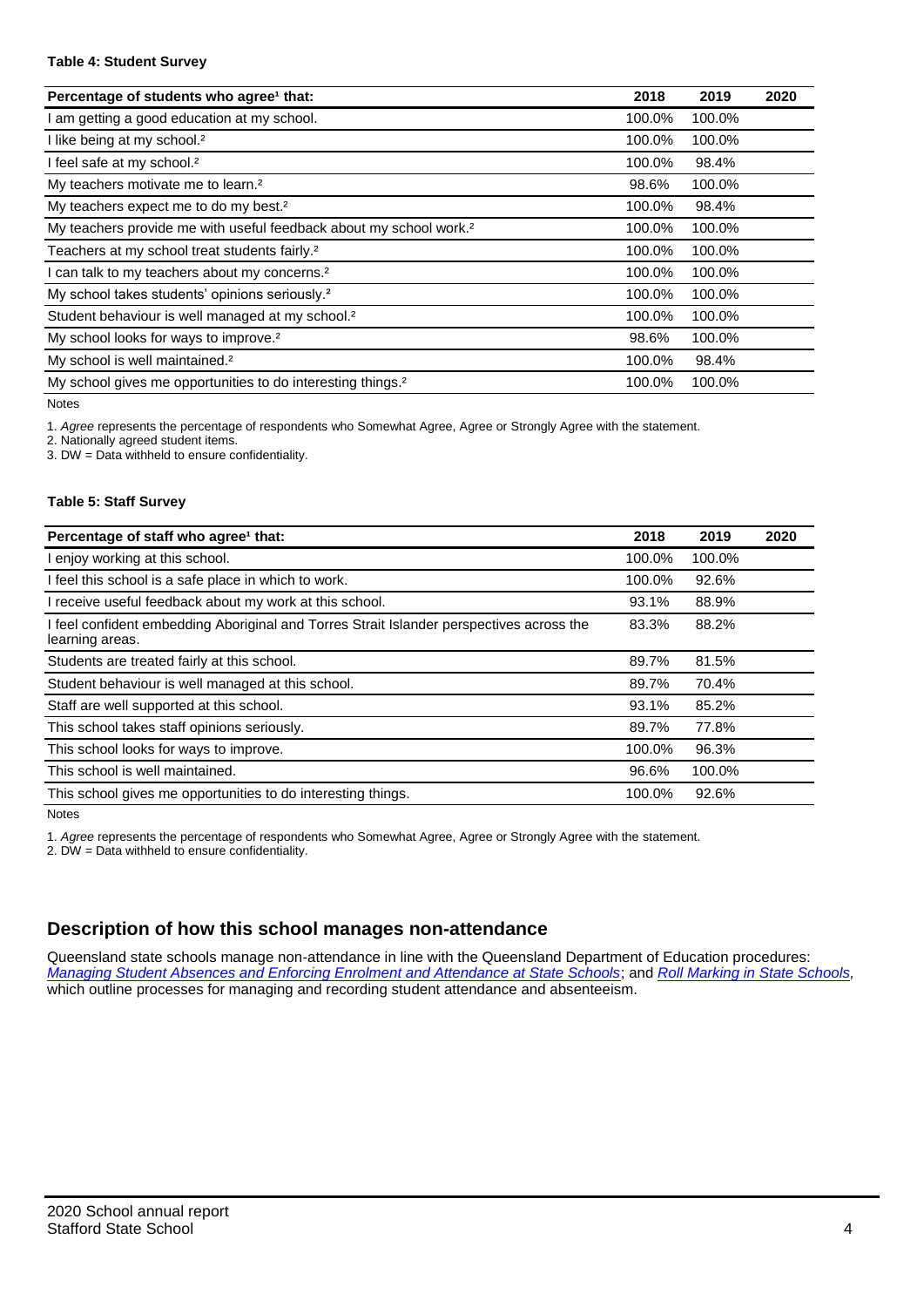## **School disciplinary absences**

#### **Table 6: Count of school disciplinary absences at this school**

| Type of school disciplinary absence | 2018 | 2019 | 2020 |
|-------------------------------------|------|------|------|
| <b>Short Suspension</b>             | 11   |      |      |
| Long Suspension                     | O    |      |      |
| Exclusion                           | O    |      |      |
| Total                               |      | 12   |      |

Notes

1. School disciplinary absence (SDA) data is a total of short suspensions (1–10 days), long suspensions (11–20 days), exclusions and cancellations. 2. The number of SDAs is not the number of students who received an SDA as one student may be suspended several times in a school year. Each time a student is suspended it is recorded as an additional SDA. The data does not reflect the outcomes of appeal decisions.

3. 2020 data was impacted by the COVID-19 health emergency. There were significantly fewer SDAs during the home-based learning period (the first five weeks of Term 2) compared to previous years.

# **School funding**

## **School income broken down by funding source**

School income, reported by financial year accounting cycle using standardised national methodologies and broken down by funding source is available via the *[My School](http://www.myschool.edu.au/)* website.

#### *How to access our income details*

- 1. Click on the *My School* link [http://www.myschool.edu.au/.](http://www.myschool.edu.au/)
- 2. Enter the school name or suburb of the school you wish to search.

| Search by school name or suburb | <b>School sector</b> | <b>School type</b> | <b>State</b> | ∽ |
|---------------------------------|----------------------|--------------------|--------------|---|
|                                 |                      |                    |              |   |

3. Click on *View School Profile* to access the school's profile.



4. Click on *Finances* and select the appropriate year to view school financial information.

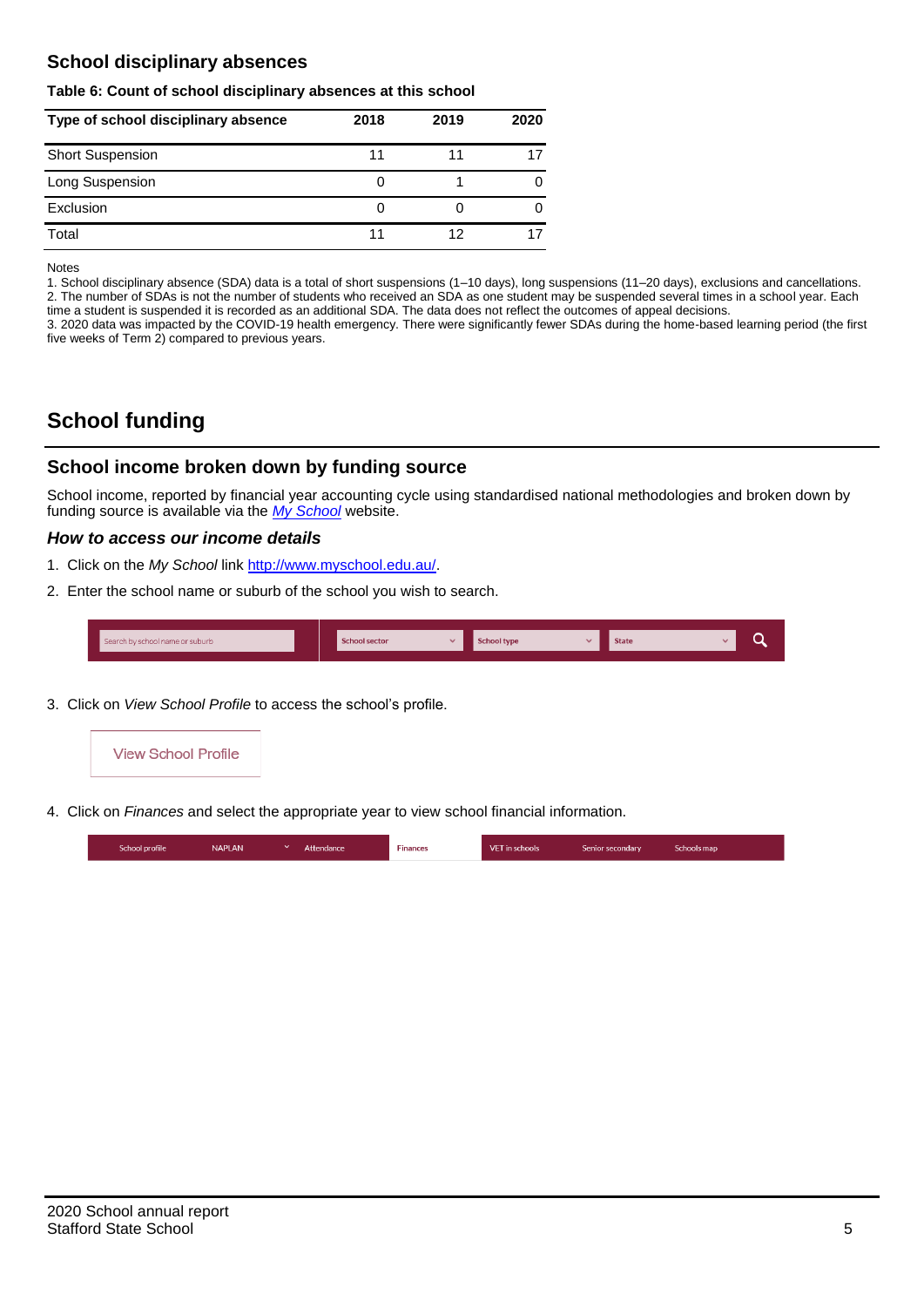# **Teacher standards and qualifications**

The *Teacher registration eligibility requirements: Policy* (p.1) states:

To be eligible for registration, a person must satisfy the Queensland College of Teachers (QCT) that they meet requirements regarding qualification and experience, or have otherwise met the requirements of the *Australian Professional Standards for Teachers* (APST). A person must also satisfy the QCT that they are suitable to teach and meet English language proficiency requirements. All these requirements are specified in the Act and the *Education (Queensland College of Teachers) Regulation 2005* (the Regulation).

The qualifications required for teacher registration are successful completion of either -

- (a) a four-year initial teacher education program including teacher education studies of at least one year (e.g. a Bachelor of Education, or a double Bachelor degree in Science and Teaching) or
- (b) a one-year graduate initial teacher education program following a degree (e.g. a one-year Graduate Diploma of Education (Secondary) after a three-year Bachelor degree) or
- (c) another course of teacher education that the QCT is reasonably satisfied is the equivalent of (a) or (b). These are considered on a case-by-case basis.

For more information, please refer to the following link:

• <https://www.qct.edu.au/registration/qualifications>

# **Workforce composition**

## **Staff composition, including Indigenous staff**

#### **Table 7: Workforce composition for this school**

|                    | <b>Teaching staff</b> |      |                 | Non-teaching staff |      |      | Indigenous staff |      |      |
|--------------------|-----------------------|------|-----------------|--------------------|------|------|------------------|------|------|
| <b>Description</b> | 2018                  | 2019 | 2020            | 2018               | 2019 | 2020 | 2018             | 2019 | 2020 |
| Headcount          | 32                    | 32   |                 | 33                 | 33   | 33   | <5               |      |      |
| <b>FTF</b>         | 25                    | 25   | 25 <sub>1</sub> | 18                 | 20   |      | <5               | ה>   | <5   |

Notes

1. Teaching staff includes school leaders.<br>2. Indigenous refers to Aboriginal and Tor 2. Indigenous refers to Aboriginal and Torres Strait Islander people of Australia.<br>3. FTE = full-time equivalent

 $FTE = full-time equivalent$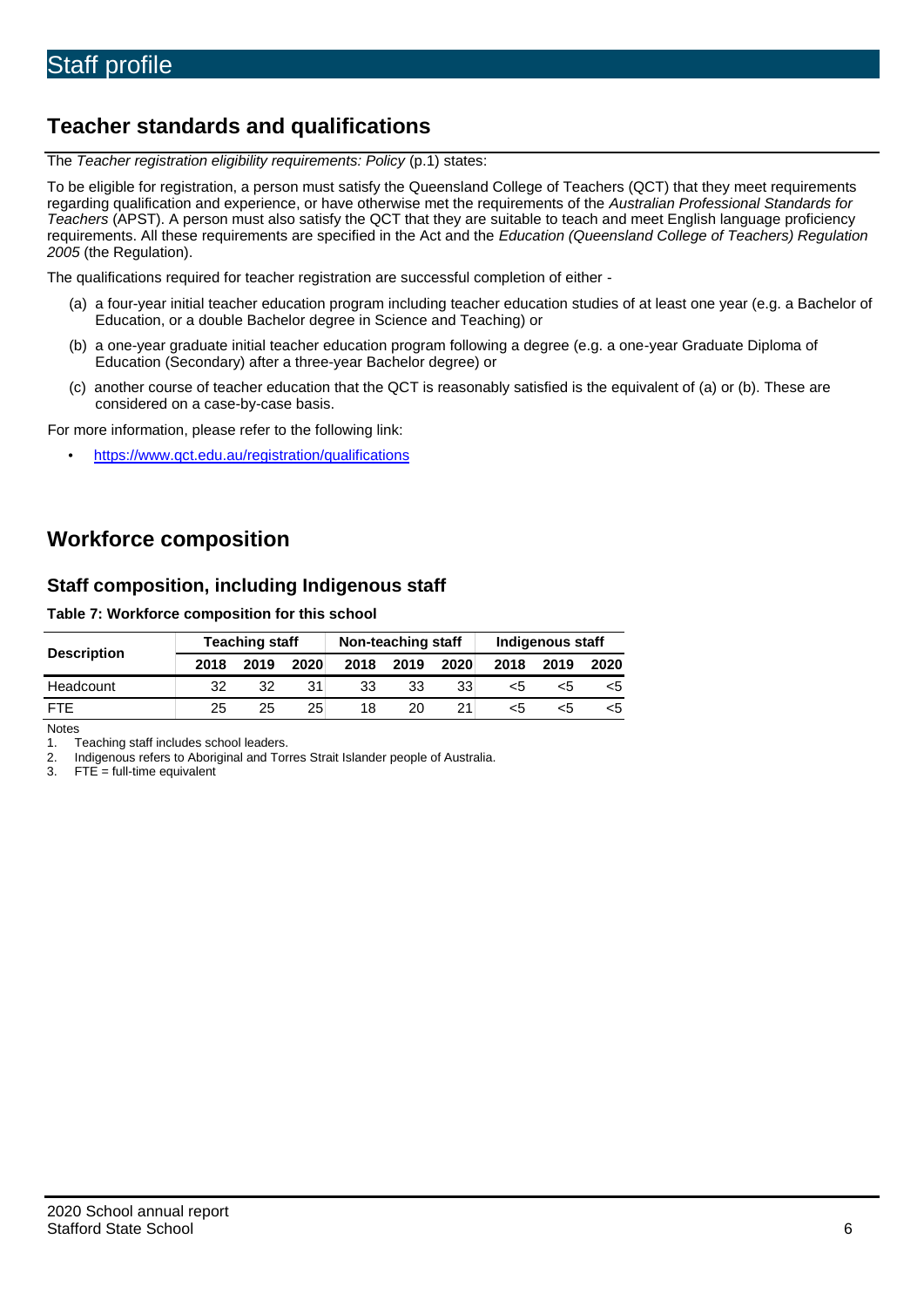# **Key student outcomes**

## **Student attendance**

Tables 8–9 show attendance rates at this school as percentages. In 2020, the COVID-19 health emergency affected student attendance in Queensland Government schools. Comparisons between 2020 and previous years' attendance data should not be made.

#### **Table 8: Overall student attendance at this school**

| <b>Description</b>                                  | 2018 | 2019 | 2020   |
|-----------------------------------------------------|------|------|--------|
| Overall attendance rate for students at this school | 93%  | 90%  | $90\%$ |

Notes<br>1. Th

The student attendance rate is based on Semester 1 each year and is generated by dividing the total of full-days and part-days that students

attended, and comparing this to the total of all possible days for students to attend, expressed as a percentage.

2. Full-time students only.

#### **Table 9: Student attendance rates for each year level at this school**

| <b>Year Level</b> | 2018 | 2019 | 2020 |
|-------------------|------|------|------|
| Prep Year         | 94%  | 93%  | 92%  |
| Year <sub>1</sub> | 94%  | 89%  | 91%  |
| Year 2            | 93%  | 90%  | 88%  |
| Year <sub>3</sub> | 92%  | 89%  | 92%  |
| Year 4            | 90%  | 90%  | 87%  |
| Year 5            | 93%  | 88%  | 90%  |
| Year <sub>6</sub> | 92%  | 89%  | 89%  |

Notes

1. The student attendance rate is based on Semester 1 each year and is generated by dividing the total of full-days and part-days that students attended, and comparing this to the total of all possible days for students to attend, expressed as a percentage.

2. Full-time students only.<br>3. DW = Data withheld to

 $DW = Data$  withheld to ensure confidentiality